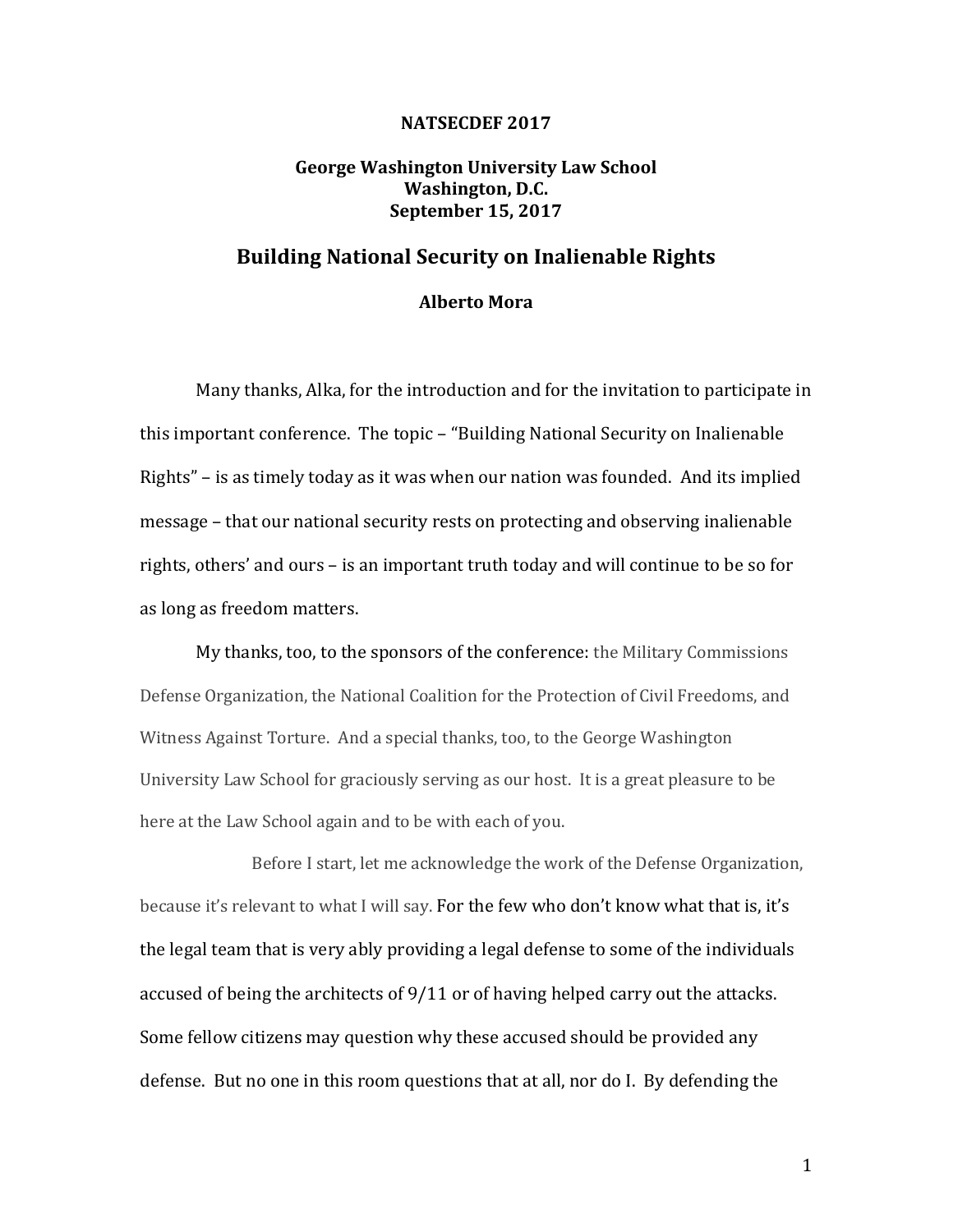accused, you on the defense team are defending the beating moral heart of our nation – the concept that every single person matters, without exception, and that consequently the dignity of every single individual is to be protected through the agency of justice under law. As Professor Lou Henkin wrote: "Every man and woman between birth and death counts, and has a claim to an irreducible core of integrity and dignity."[1](#page-1-0) By defending that claim to dignity that everyone possesses, including those detained at Guantanamo, you help protect us all.

**I.**

On January 21, 1961 – Inauguration Day – John F. Kennedy stood on the Capitol steps less than two miles from here and gave one of the greatest speeches in American history, great because it constituted one of the purest expressions of American character, purpose, and idealism. In paragraph two of his address, almost his first words, he set his theme by associating himself and his new presidency with the guiding belief of the American Revolution, that "the rights of man come not from the generosity of the state, but from the hand of God." Note that he did not refer to the rights of only "citizens". In the very next paragraph, he spoke about how a torch had passed to a new generation of Americans "tempered by war, disciplined by a hard and bitter peace, proud of our ancient heritage…." And those Americans, he then confidently pledged, are "unwilling to witness or permit the slow undoing of those human rights to which this nation has always been committed, and to which we are committed today at home and around the world."

<span id="page-1-0"></span> <sup>1</sup> Louis Henkin, *The Age of Rights (1990)*, at 193.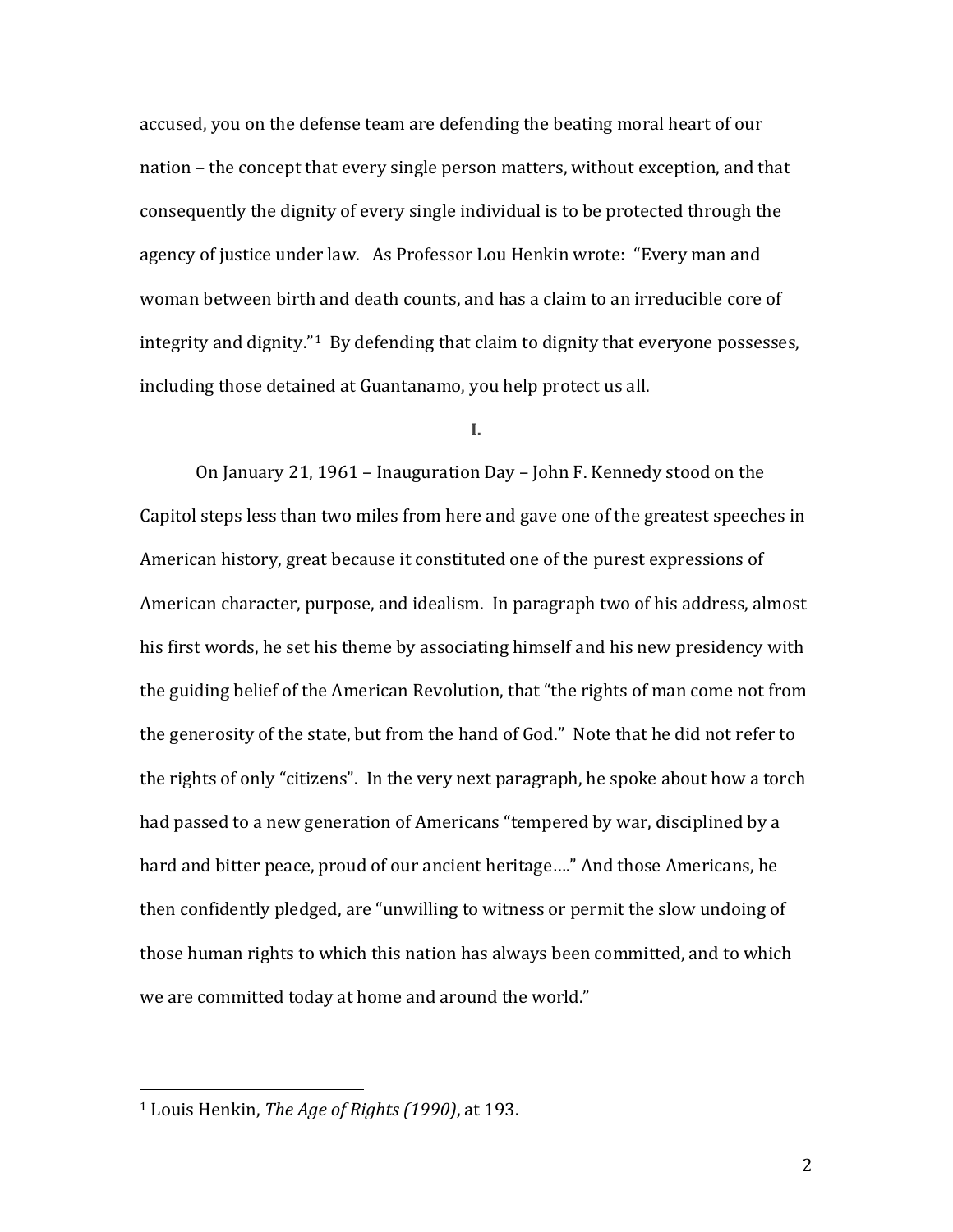Let's dwell on this for a moment: "unwilling to witness or permit / the slow undoing / of those human rights to which this nation has always been committed, / and to which we are committed today / at home and around the world."

Today, fifty-six years later, we are led by an unapologetic, pro-torture president who does not subscribe to a single word of this sentence. Indeed, it would not be unfair or an exaggeration to say that by words and acts he has already put in place policies to distance our nation from our historic commitment to human rights at home and abroad and to do so not slowly, but rapidly. Acting in conformity with presidential guidance, the secretary of state has already declared that the United States is abandoning our human rights leadership, reducing our advocacy efforts, and is stripping the department of much of its capability in the area. In all of this, the president and his cabinet are supported by millions of Americans and acts with as yet scant opposition or dissent from Congress.

Which president has the better grasp of the real national interest, John Kennedy or Donald Trump? And what happened between Kennedy and Trump to have brought us to this state of events, this sea change in our national purpose? My vote is with JFK, but to attempt to answer these questions, let's turn back the clock a few years.

Four days ago our nation remembered and reflected on the anniversary of 9/11. It seems incredible that it has been 16 years since that day. For me – as I suspect is the case with most of us here – 9/11 could have occurred yesterday. I was in my Navy office in the Pentagon that day, and I remember vividly the momentary shudder that went through the building at 9:37 a.m. when American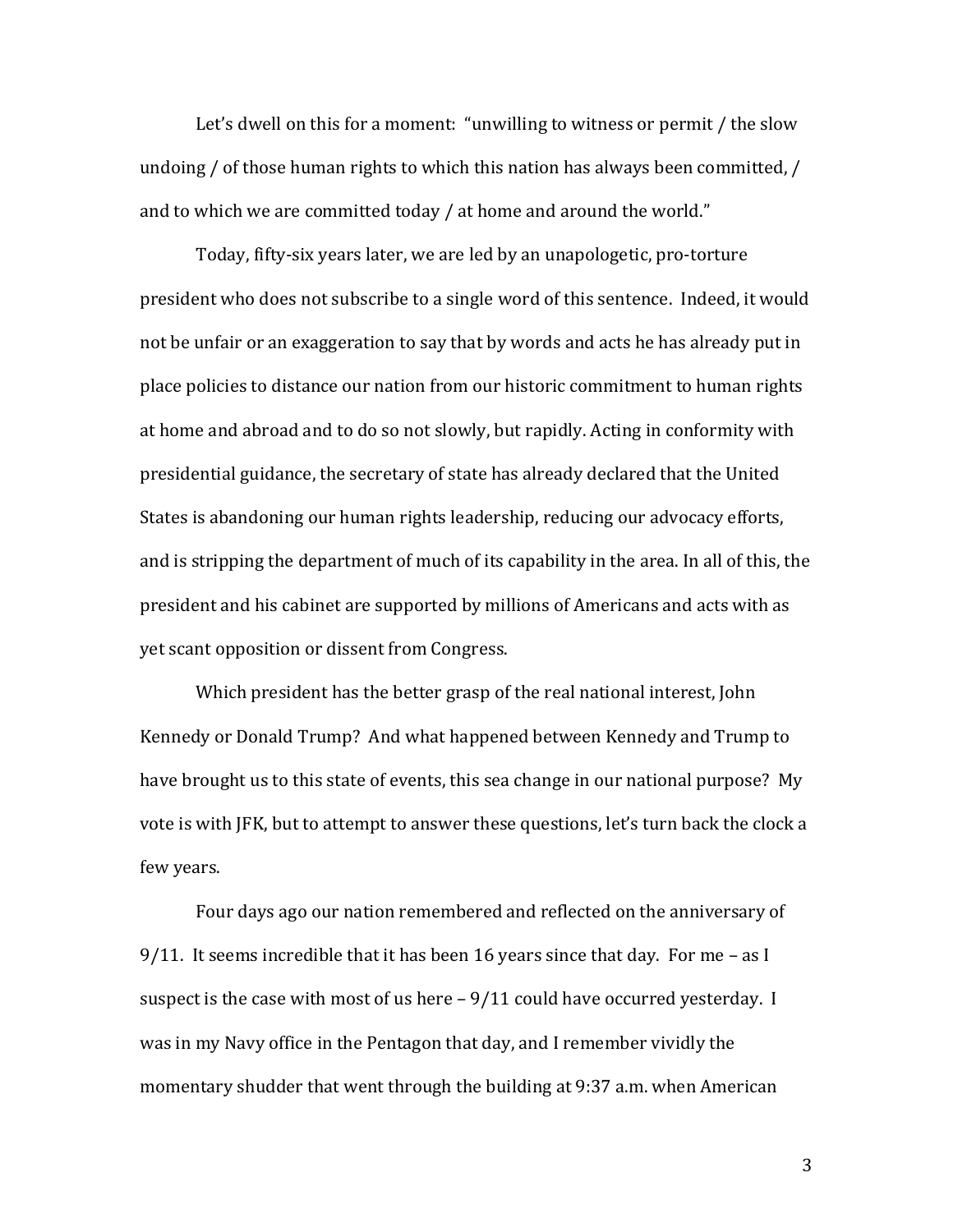Airlines flight 77 struck it. Of course, I did not know at first that this is what had occurred; it felt as if a large, heavy safe had been dropped on the floor above me. But in the impact that had caused that shudder, as we would all learn later, 64 passengers and crew died, as did 125 other Americans who were working in the Pentagon that day.

Of all those deaths in the Pentagon, the one that stays with me most was that of LCDR Otis Tolbert, a Navy intelligence officer. Before 9/11, LCDR Tolbert would leave the Pentagon and go home to his wife and three infant children. One of his children was a daughter, Brittany, who was severely afflicted with cerebral palsy. As a victim of that disease she did not have the strength to hold her head up, but Otis would help her with that when he would care and play with her after he came home from the day's duty. That Brittany would lose her father – whom she would never really come to know – and that he did not come home that day, or any other day ever after, to help her hold her head up has always struck me as one of the most tragic and cruel events of a day filled with tragedy and cruelty.

#### **II.**

That is where it started. Otis, the murdered Navy father, is representative of the almost 3,000 deaths that day and Brittany, his disabled daughter, is one of the tens of thousands who directly experienced loss and grief as a result. Having been attacked and wounded, our nation went to war. We did so out of fury – to avenge the dead – and out of fear, to protect the living. Sixteen years later, the fear and fury are still coursing through the national bloodstream. These emotions partially help explain the emergence of Trump. And they largely explain, I think, why our nation –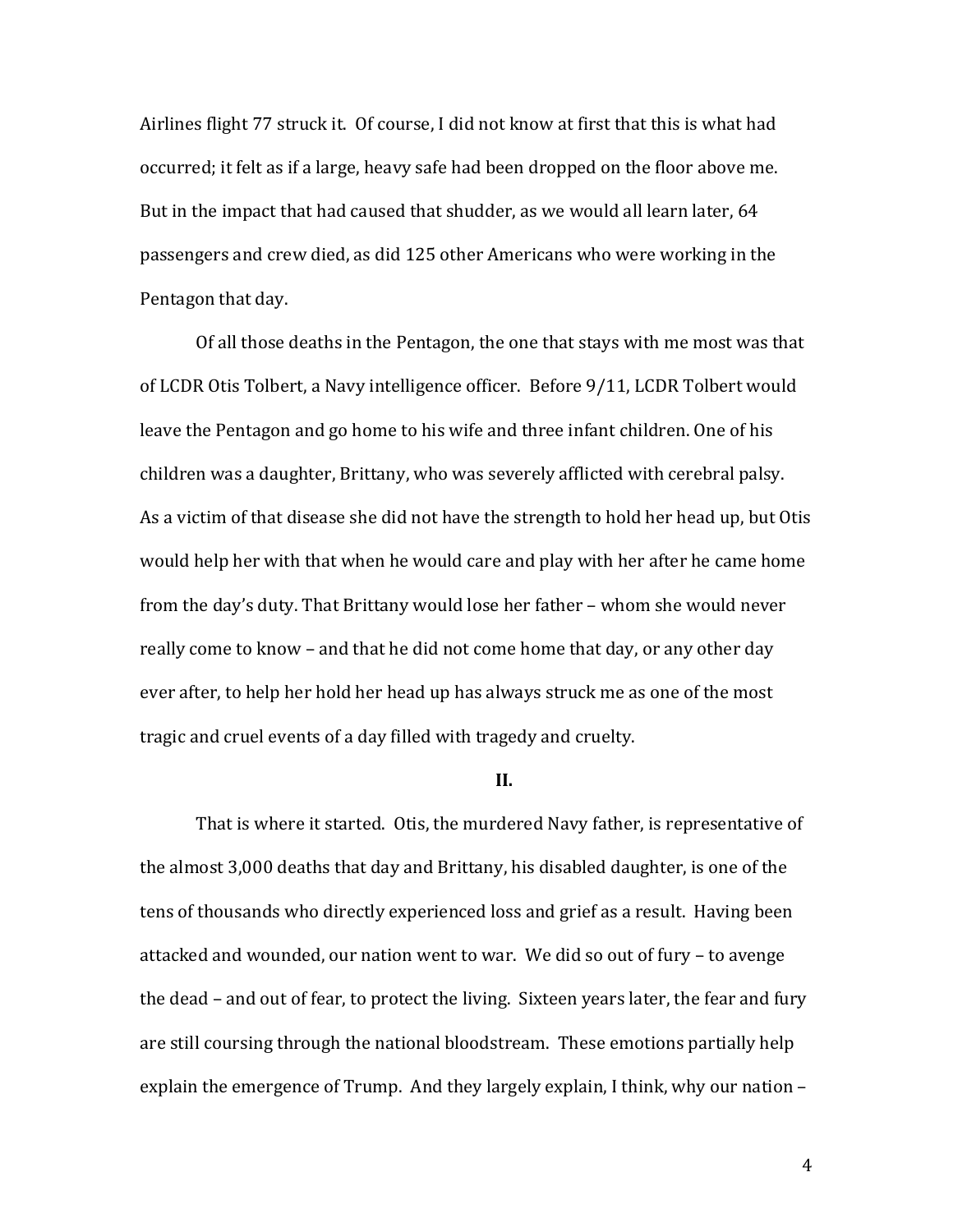mistakenly and I hope temporarily – seems prepared at this point to permit the unwinding of those human rights at home and abroad to which we have been committed our entire history. The fear has distorted our judgment and our values.

**III.**

We are now sixteen years after 9/11, and we are still at war – the longest in American history. More precisely, we are engaged in various wars: the incursion into Afghanistan to destroy Al-Qaeda and the Taliban, its host and protector, segued into the invasion of Iraq, what military historian Thomas Ricks correctly has called one of the "most profligate actions in the history of American foreign policy."[2](#page-4-0) And these, in turn, led to military or paramilitary engagements in scores of other countries, all under the badly conceived and ill-defined rubric of the "War on Terror." What started and should have remained as a tightly focused political and military effort against Al-Qaeda and its direct supporters metastasized into something quite different, diffuse, undisciplined, and vague. At the moment that we called out our enemy to be "terror", which is a tactic, not a tangible entity like Al-Qaeda, we lost the clear understanding of who the enemy is, a cardinal sin in any military undertaking. As a consequence, we inevitably lost our strategic objective, grasp, and direction for, as the saying goes, "If you don't know where you're going, any road will take you there".<sup>[3](#page-4-1)</sup> These mistakes were compounded by a series of other interrelated mistakes: forgetting that all military action should be guided by and subordinated to overarching, clearly defined political objectives; over-

<span id="page-4-0"></span> <sup>2</sup> Thomas Ricks, *Fiasco* (2006).

<span id="page-4-1"></span><sup>3</sup> George Harrison, *Any Road* (2002), almost certainly inspired by a comment by Cheshire Cat in Lewis Carroll's *Alice in Wonderland.*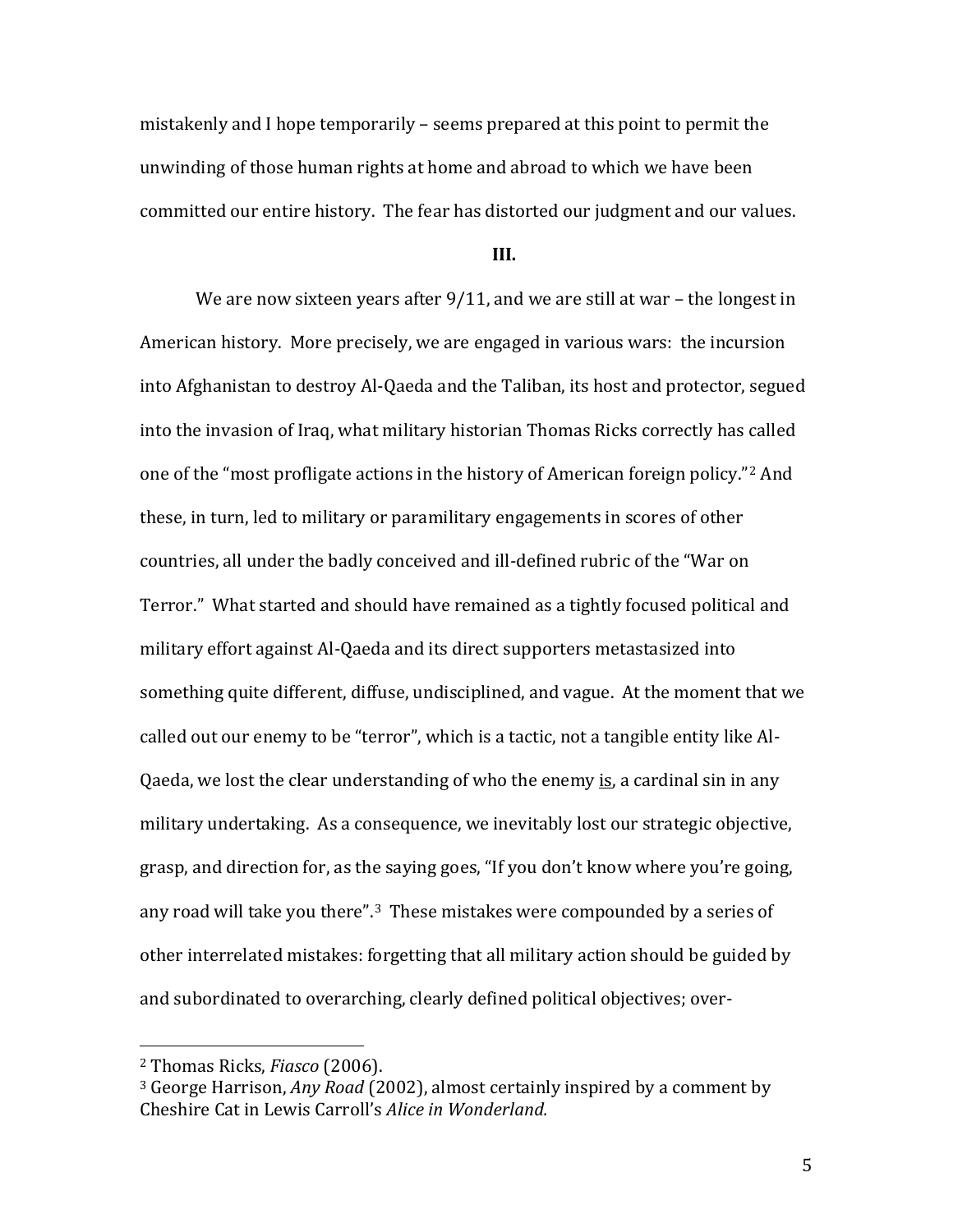militarizing our efforts in the fight against terrorism; and losing sight in the advantages of coalition warfare in this type of conflict as we fell prey to the temptation to go-it-alone militarily. And all of this was in part fueled, we can now recognize, by what was at the time a toxic dose of military hubris created by the collapse of the Soviet Union, the absence of a peer military competitor, the easy victory over Iraq in Gulf War I, the success of the all-volunteer military, and the socalled Revolution in Military Affairs brought about by precision guided munitions.

Given this matchless military power, perhaps it is understandable that our nation's real military objective after the initial invasion of Afghanistan, although one never openly articulated to the American public by the Bush administration, came to be not primarily to crush Al-Qaeda – an organization, as has been noted somewhere, whose membership in 2001 would not have filled a good-sized basketball gym in an average small town – but to figuratively "drain the swamp" of the Middle East and transform the region politically, a much more ambitious but, it was felt, a worthier and attainable objective given the perceived invincibility of American power. This breathtaking logic was a major contributor to the decision to invade Iraq, which has proven to be an exercise in strategic overreach of staggering dimensions with disastrous human, economic, foreign policy, and military consequences.

#### **IV.**

 But these were not the only mistakes of American post-9/11 statecraft and military strategy. Perhaps an even greater mistake was this: We failed to give proper weight to our values and ideals and to recognize the role that law and human rights should play and must play in the defense of our nation and in the projection of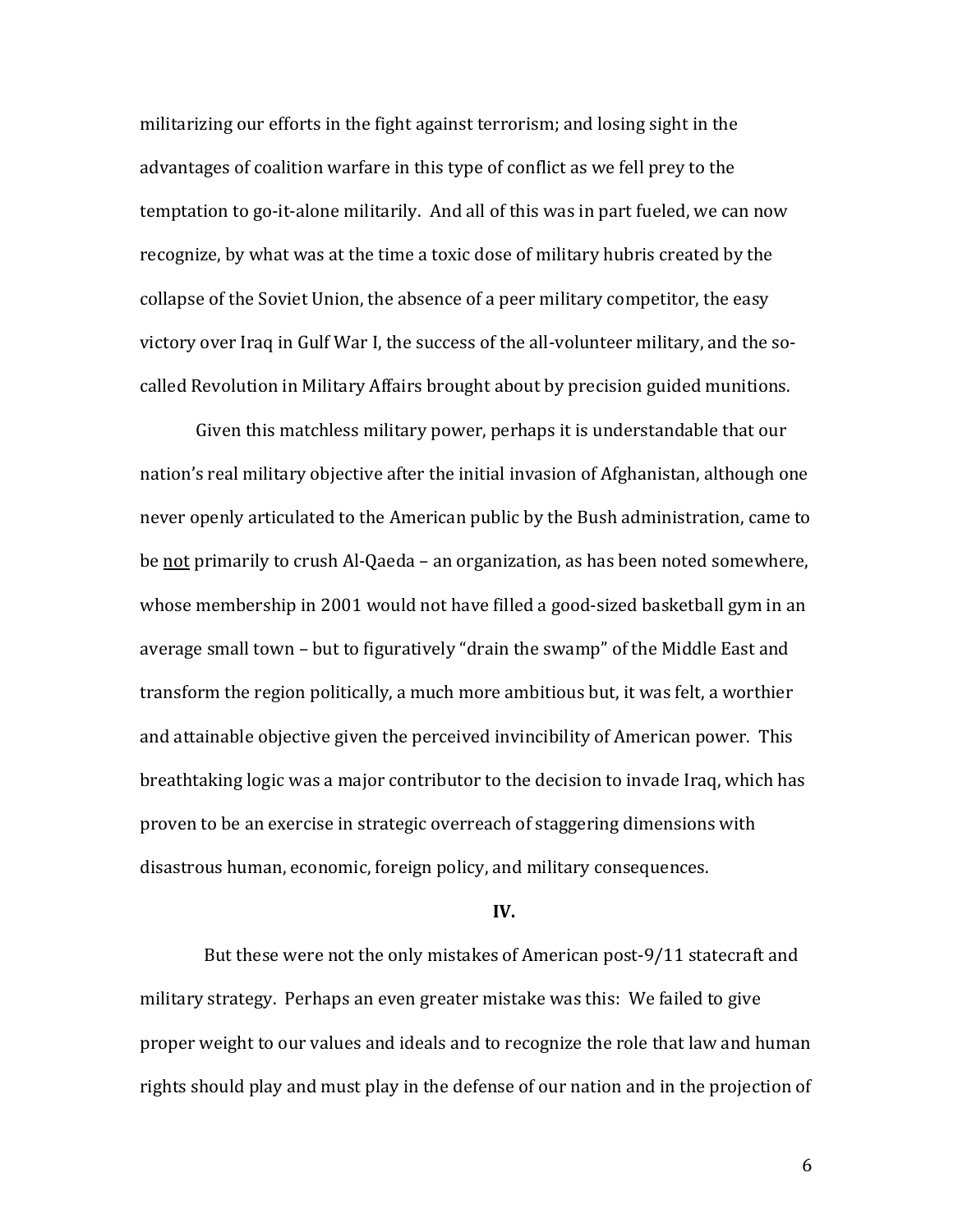our military strength. We knew all too well what we were against – that would be Al-Qaeda and everything, however nebulous, having to do with "terror" – but we started forgetting what we stood for. Outraged by Al-Qaeda's suicidal savagery, fearful of its declared intent to kill again if given the chance, and uncertain of its residual capability to do so, the Bush administration adopted a basket of measures that Mark Danner has termed a "state of exception". [4](#page-6-0) They may have been adopted mainly out of the sincere belief that they were required by military and security necessities, but they departed from our legal order. These measures included the use of Guantanamo as a detention center exempt from judicial oversight and jurisdiction; the establishment of military commissions lacking fundamental due process protections; the implementation of indefinite detention; the disregard of the Geneva Conventions as governing laws of war; the extensive use of domestic wiretap and communications intercepts in violation of clear legal restraints; the adoption of torture as a weapon of war; the outsourcing of torture through use of extraordinary rendition; and the exclusion of the public and even Congress from meaningful participation in the adoption and oversight of many of these measures. Each of these measures violated our values, existing law, the structure and principles of the rule of law, and the norms of democratic governance. At the time, however, the Bush administration chose to regard the legal constraints that applied as inconvenient barriers to be brushed aside and gave little or no attention to the broader domestic or international policy consequences of adopting these measures. Our blood was up, and the gloves were off.

<span id="page-6-0"></span> <sup>4</sup> Mark Danner, *Spiral* (2016).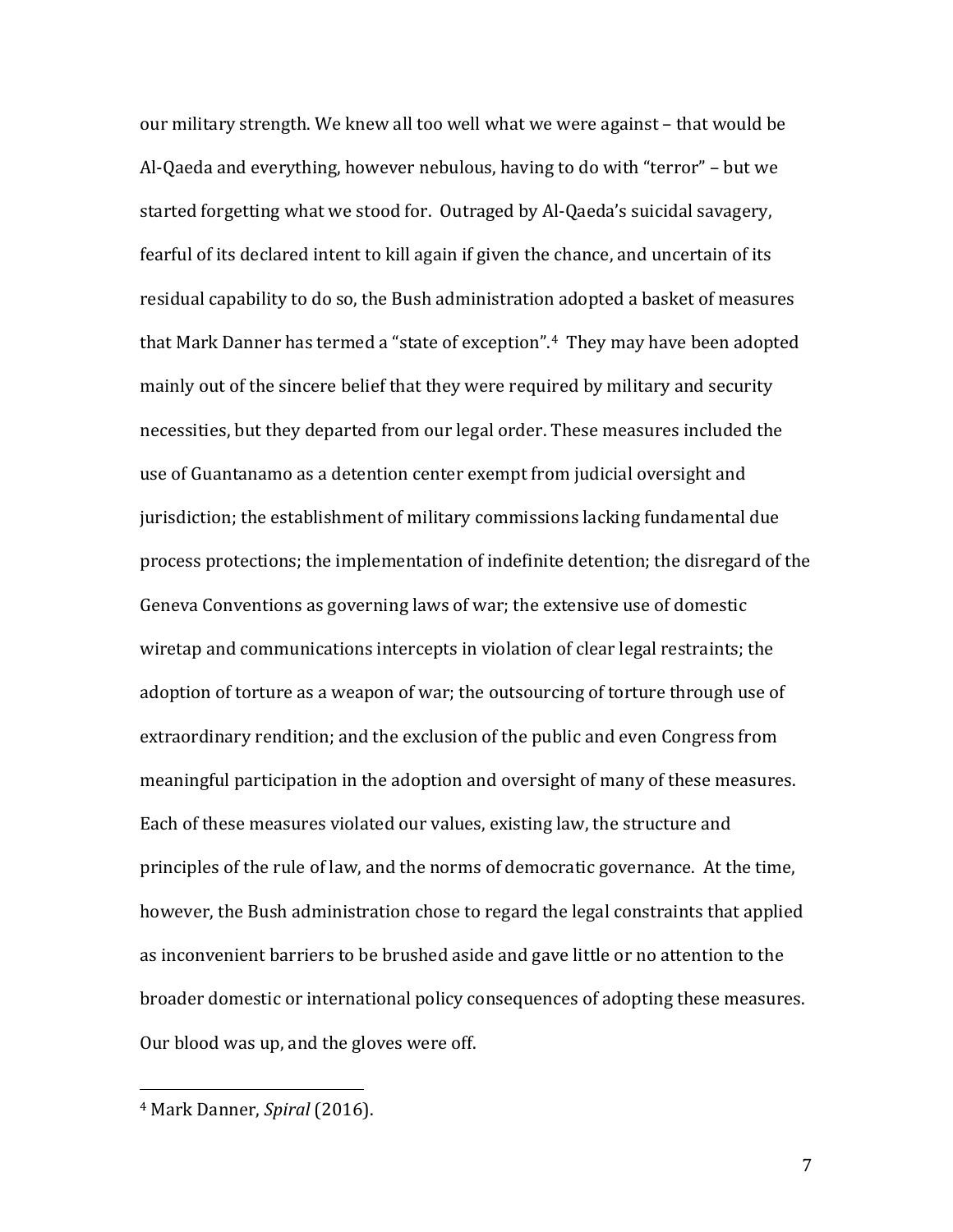Almost all of the former senior members of the administration continue to defend the security measures. Referring to President Obama's opposition to the Bush-era torture policies, Vice President Dick Cheney, the most energetic apostle of the administration's security policies, said in 2009 that to abandon "enhanced interrogation" (as he puckishly insists in calling torture) would be "recklessness cloaked in righteousness, and would make the American people less safe". If asked today, he would probably extend that statement to any opposition to the other policies as well.

## Was he right?

No, demonstrably not. If there is "recklessness cloaked in righteousness" (a wonderfully crafted phrase, by the way), the original recklessness was on the part of the Bush administration in first departing from the law and our values, not on the part of its critics in calling them out and demanding that our nation revert to what the law required. The Bush administration not only was wrong in adopting these measures, it was wrong in misleading the nation in its description of them, in making false claims of their necessity, legality, and effectiveness, and by failing to disclose or even examine their adverse policy consequences.

## **V.**

Let's take the example of the use of torture or, to use the administration's euphemism, "enhanced interrogation"; it helps illustrate the larger issues.

During their tenures, the principal architects of the enhanced interrogation program – President Bush, Vice President Cheney, Attorneys General Ashcroft and Gonzalez, Defense Secretary Rumsfeld, and CIA Director Tenet – emphatically and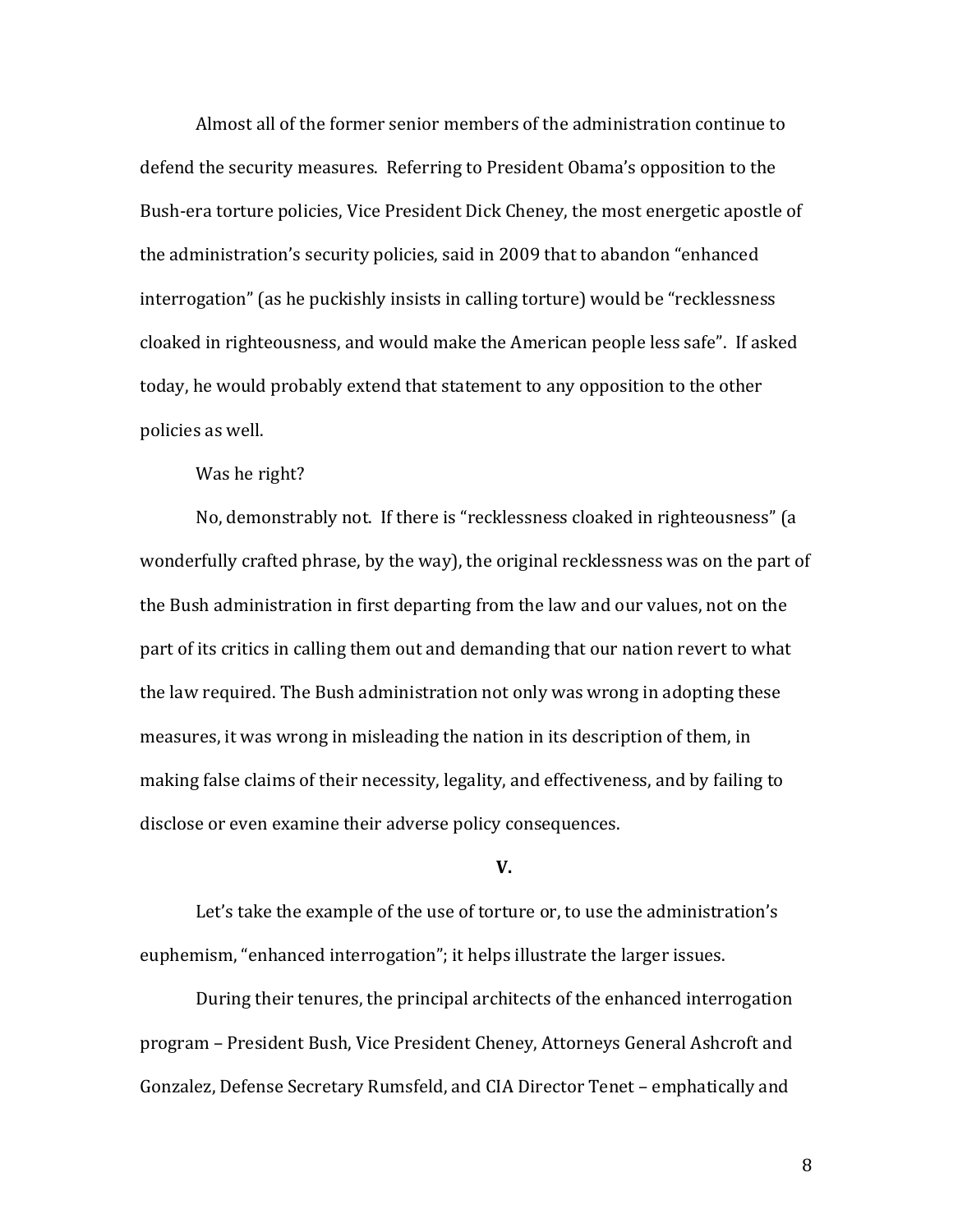frequently denied that the program had resulted in torture. And, in an eloquent and passionate speech in 2009, Vice President Cheney went further: he charged that those who dared asserted that the U.S. had tortured were casting libel.<sup>[5](#page-8-0)</sup>

Today, the facts prove otherwise. We now know, from the Senate Intelligence Committee's Torture Report<sup>[6](#page-8-1)</sup> and many other sources that the administration's claim that "enhanced interrogation" was grounded on some sort of scientific basis and constituted a uniquely effective method of gaining access to terrorist confessions was completely bogus. We know that there was no scientific basis at all behind the techniques; we know that the only thing "enhanced" about them was their level of brutality; and we know that their effectiveness in yielding actual intelligence, to judge from the CIA's own internal records on their 20 principal claims of success, was close to nil.

Even more importantly, we now also know that the administration's vehement claims of legal innocence – i.e., that the level of brutality never crossed the legal threshold of "severe physical and mental pain or suffering", the legal definition of torture –are verifiably false and constitute no more than empty posturing. Such claims were always suspect because they would have required something that doesn't exist, which is a method to precisely calculate the level of pain and suffering inflicted. Now we don't have to guess or accept the administration's self-serving representations as accurate. Even a cursory read of the accounts of detainee

<span id="page-8-0"></span> <sup>5</sup> Richard Cheney, speech at the American Enterprise Institute (5/21/2009), accessed at http://www.politico.com/story/2009/05/full-transcript-dick-cheneysspeech-022823?o=2.

<span id="page-8-1"></span><sup>6</sup> Senate Select Committee on Intelligence, *Study of the CIA's Detention and Interrogation Program – Foreword, Findings, and Conclusions, and Executive Summary* (released Dec. 10, 2014).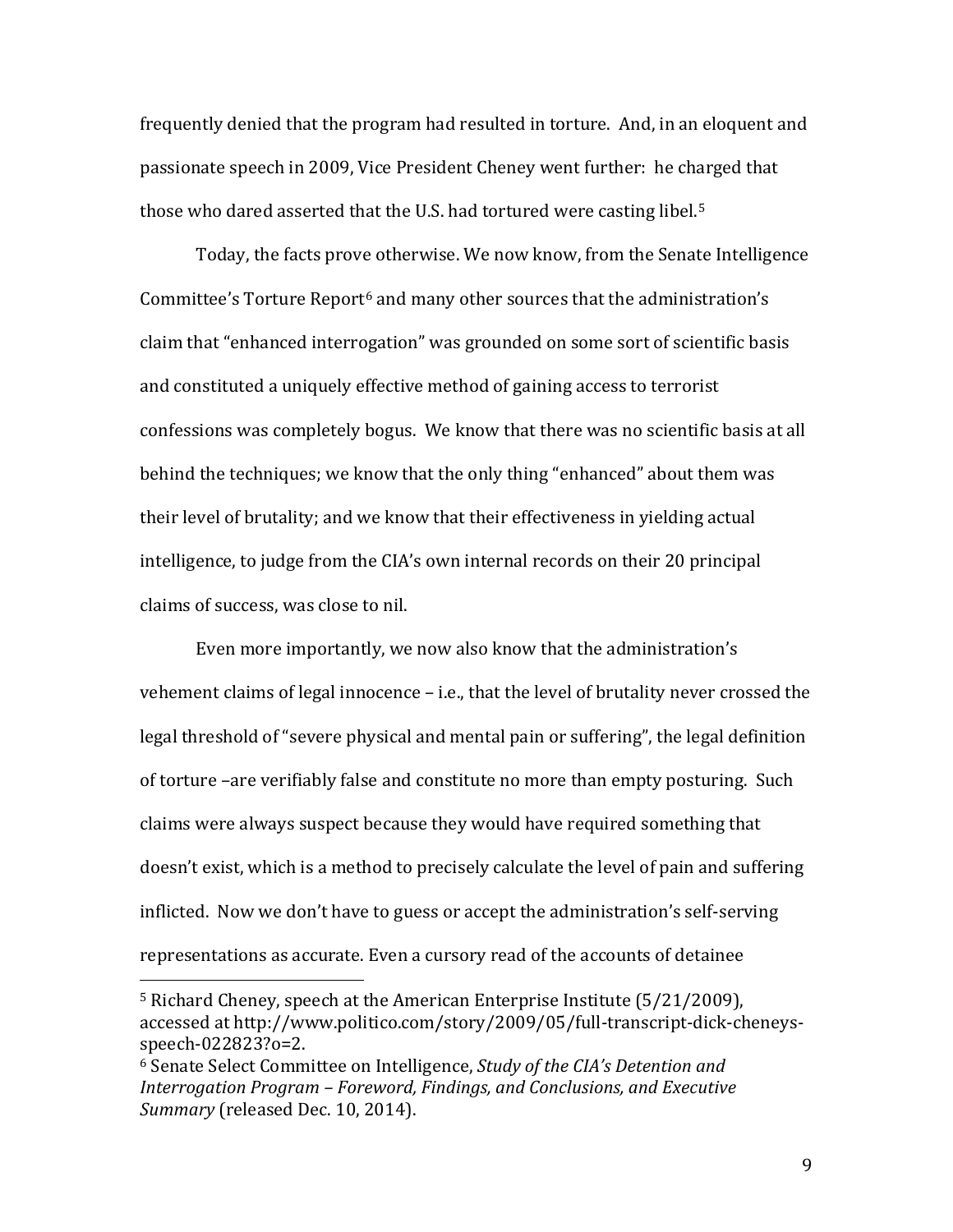treatment in the Senate Torture Report demonstrates that each of the 39 individuals subjected to the CIA's "enhanced interrogation" program were tortured over extensive periods of time. And, although the Report did not cover CIA rendition, it would now be naïve to presume anything other than that many and perhaps all of the estimated 136 individuals rendered by the  $CIA<sup>7</sup>$  $CIA<sup>7</sup>$  $CIA<sup>7</sup>$  to third countries were also tortured. No wonder that a unanimous European Court of Human Rights in the two cases in which it considered the treatment of detainees in European CIA black sites held in 2014 that the abuse amounted to torture.<sup>[8](#page-9-1)</sup> And no wonder why President Obama acknowledged on August 1, 2014, that our treatment of some detainees constituted torture.

The plain fact, simply stated, is that the U.S. tortured and that we did so despite and in violation of our laws, values, and traditions, with specific intent, and as a desired result of express state policy. That question is now settled and is no longer a matter of reasonable debate, dispute, or opinion. Our nation is responsible for the torture of certainly dozens and more likely hundreds of individuals at CIA black sites around the world; at Abu Ghraib, Guantanamo, and dozens of other military locations; and at multiple foreign government locations where prisoners were subjected to outsourced brutality as a result of the CIA's extraordinary rendition program. And, lest we forget, many more victims were subjected to lesser forms of brutality that constituted cruel, inhuman, and degrading treatment that could be as destructive of human dignity as torture.

<span id="page-9-0"></span> <sup>7</sup> *See* Open Society Foundations, Globalizing Torture, at 6 (2013).

<span id="page-9-1"></span><sup>8</sup> *Al Nashiri v. Poland,* case no. 28761/11 (judgment of July 24, 2014), and *Husayn (Abu Zubaydah) v. Poland*, case no. 7511/13 (judgment of July 24, 2014). Other cases regarding allegations of CIA torture are pending.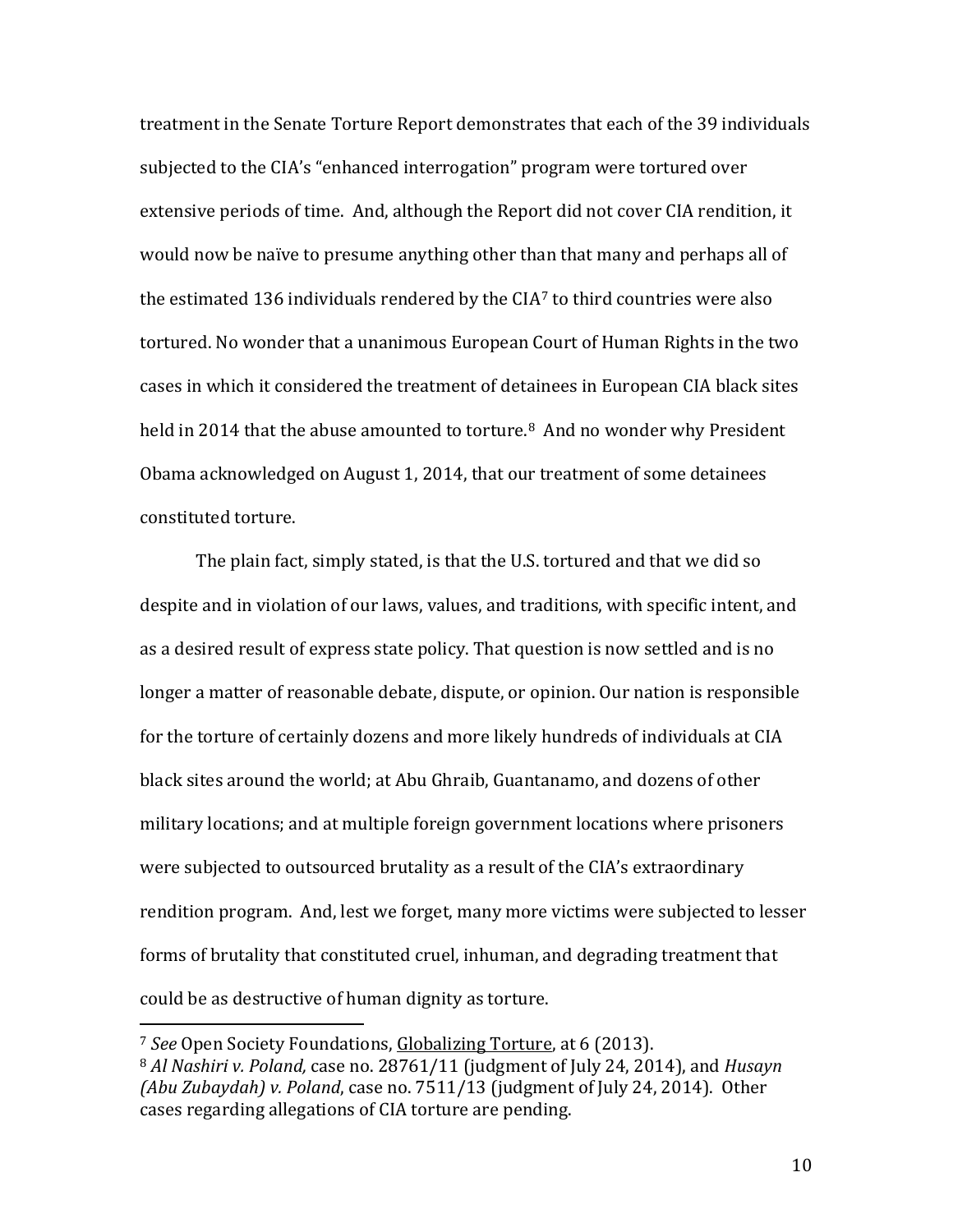But we also know more than this.

We know that the damage from the torture extended well beyond that inflicted on the individual victims – there was damage to our country as well. Torture damaged and the legacy of torture continues to cause damage in three principal areas: domestically, to our values, societal norms, laws and legal system, and to our governmental integrity; internationally, to our standing abroad, to the architecture of international law and human rights, to many bilateral relationships, to the support for U.S. goals and policies in the fight against terrorism, and to the coherency of our foreign policy and our ability to achieve our foreign policy objectives; and lastly, to our national security, by weakening our alliance structure, disrupting and reducing military and intelligence cooperation, producing adverse military impacts at the tactical, operational, and strategic levels, degrading U.S. military integrity and ethos, enhancing enemy propaganda, recruiting, and combat effectiveness, and contributing to U.S. combat deaths.

Let's look into each of these three areas of damage in a bit more detail.

First, at home, the damage was massive. As Sen. John McCain has said, "In the end, torture's failure to serve its intended purpose isn't the main reason to oppose its use…. [T]his question isn't about our enemies; it's about us. It's about who we were, who we are and who we aspire to be."  $9$  The norm against torture has been shattered, causing major damage to the foundational belief that cruelty is incompatible with the American ideal. Now, almost half of all Americans are of the

<span id="page-10-0"></span> <sup>9</sup> Senator John McCain, "Floor Statement on Senate Intelligence Committee Report on CIA Interrogation Methods," (Dec. 9, 2014).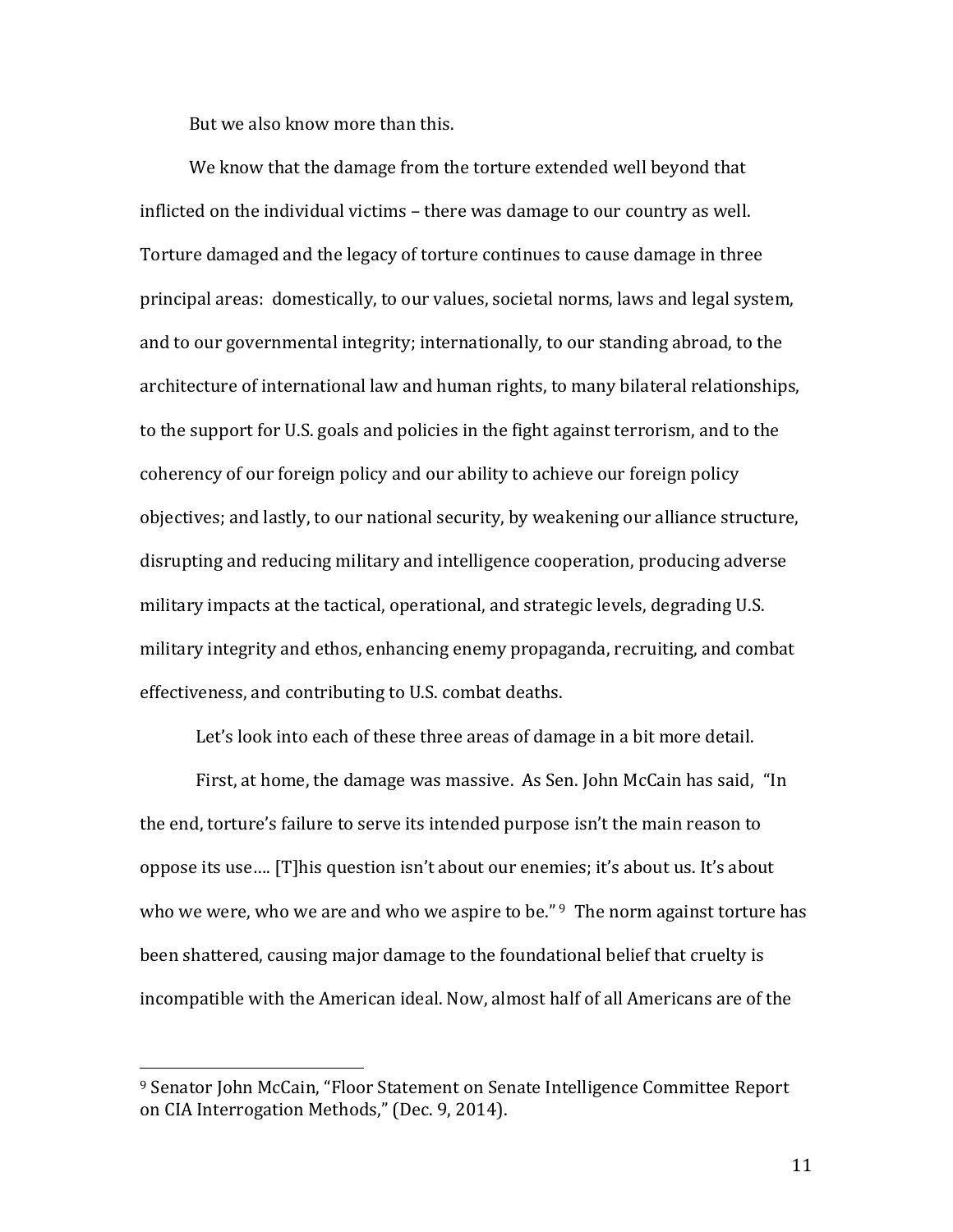view that the use of torture is permissible under "some circumstances"[10](#page-11-0); almost all of the Republican candidates for president in the last election cycle, most notably Donald Trump, pledged to restore "enhanced interrogations" if elected; the corrupt Bush-era Office of Legal Counsel memoranda on torture will continue to plague legal discourse and judicial deliberations for years to come; and we have chosen to disregard a critical requirement for any legal system, which is accountability for crimes. The net result, among others, is that the zone of individual protection from cruelty has shrunk, personal rights and liberty have been diminished, and the United States has established the strongest and most formidable precedent among democratic nations for the proposition that immunity from accountability from torture is acceptable and that impunity for crimes committed in the pursuit of security is a viable option. The damage to fundamental values, individual liberty, and the rule of law is severe.

When we as a nation adopted and implemented our torture program in 2002, we simultaneously and necessarily discarded the belief that every individual is vested with the inalienable right to be free from cruelty. When we tortured Abu Zubaydah and Mohammed Al-Qahtani and Khalid Sheik Mohammed (and many others) the way we did, it was only because they didn't have the right to be free from cruelty. And, if that's true, then neither you nor I have that right, either, because we took the right to be free from torture out of the basket of protected and inviolable personal rights – where it had previously been under American laws and

<span id="page-11-0"></span> <sup>10</sup> Pew Research Center, "2016 Pew Research Center's American Trends Panel, Wave 22 October, Final Topline" (poll taken Oct. 25 – Nov. 8, 2016). In this poll, 48% responded that torture may be used and 49% responded that it may never be used.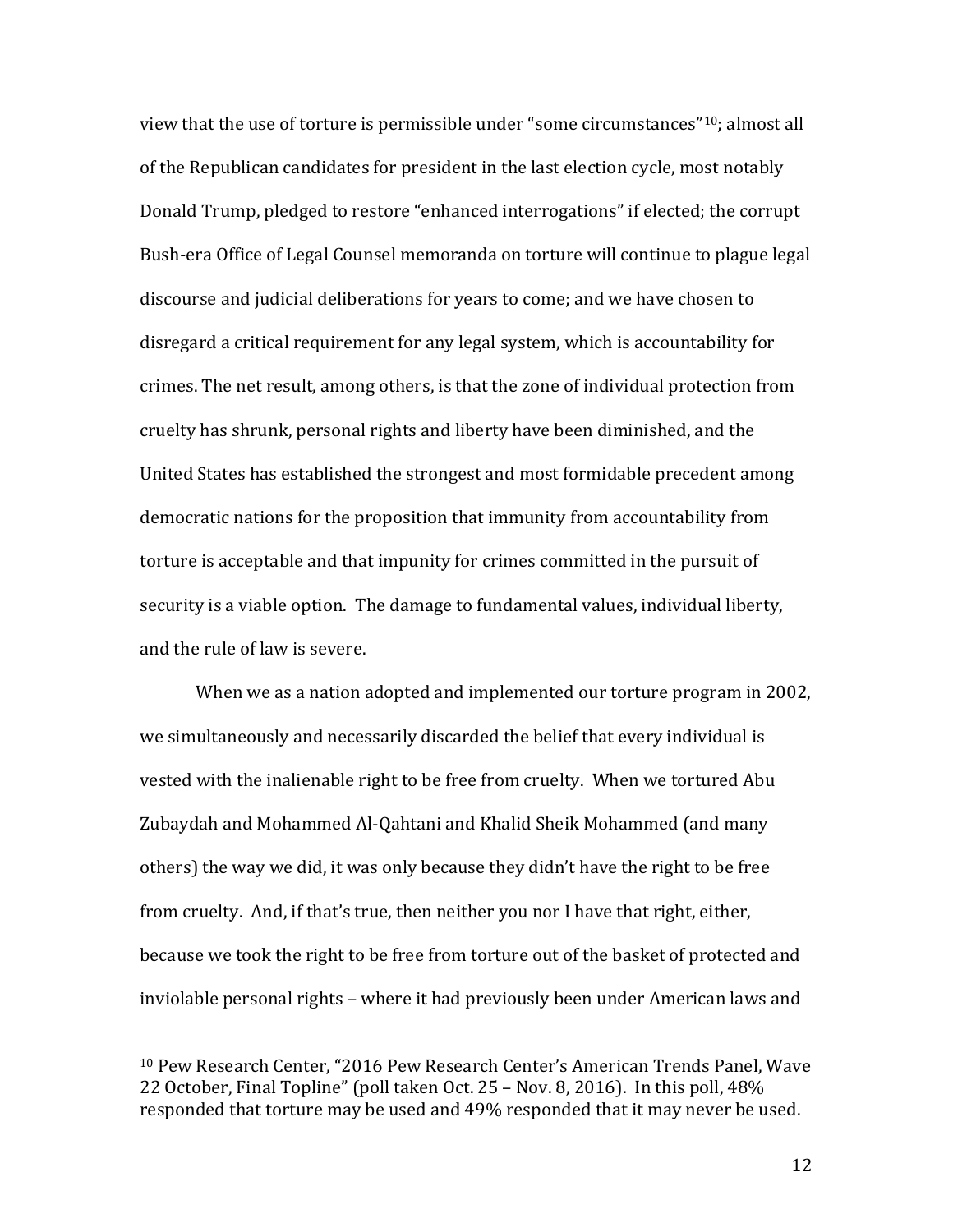values and international law – and put it into the realm of state discretion. Thus, no longer would our decision or any state's decision to use cruelty be constrained by the victim's assertion of his or her judicially cognizable individual rights; now it would be left to the discretion of state policy. The United States might be more restrained in its use of cruelty, but if Syria, North Korea, or Cuba decided to be completely unconstrained, who could object? The answer is, of course, no one.

The second category of the harm from torture is to our foreign policy interests. By torturing, the United States acted contrary to our long-term and overarching strategic foreign policy interests, including many of the principal institutions, alliances, and rules that we have nurtured and fought for over the past sixty years.

Let's look at three examples, out of thousands, of these foreign policy achievements:

- **The Geneva Conventions**, as do most of the major human rights treaties adopted and ratified by our country during the last century, forbid the application of cruel, inhuman, and degrading treatment to all captives. Thousands of American soldiers have benefited from these conventions;
- **The Nuremberg Trials**, a triumph of American justice and statesmanship that launched the modern era of human rights and international criminal law, treated prisoner abuse as an indictable crime, helped cement the principle of command responsibility, and started the process whereby national sovereignty no longer served as a potential shield to protect the perpetrator of crimes against humanity from the long arm of justice; and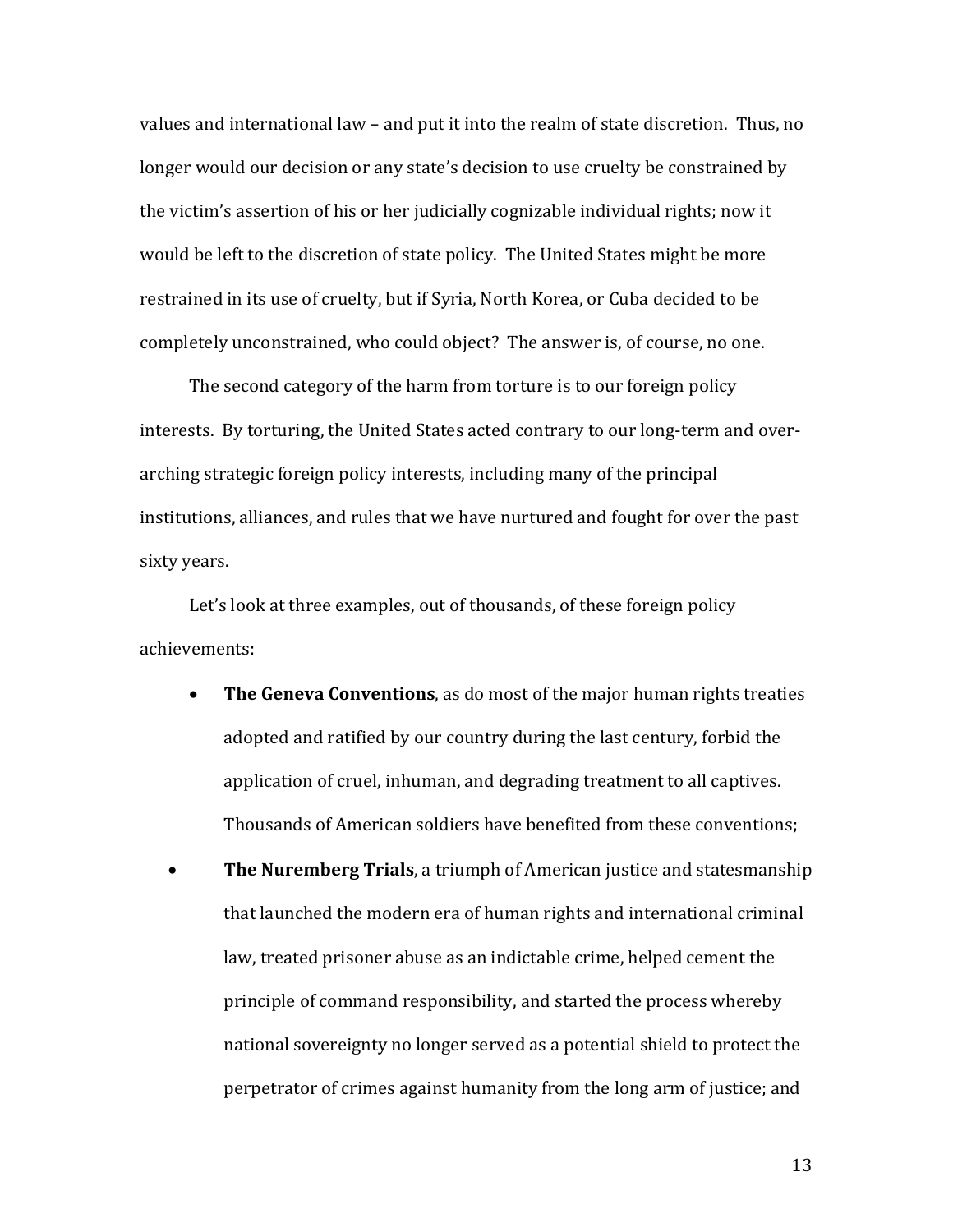• **The German Basic Law**, which is the name for the German constitution, has helped transform a country that was instrumental in launching two of the most destructive wars in history into the responsible society it is today. Article one, Section one, states: "The dignity of man is inviolable. To respect and protect it is the duty of all state authority." That this should be an element of the German Basic Law today reflects credit only on the German nation and its citizens. However, that it should have been adopted by Germany in 1949, the year the constitution was first ratified, also reflects credit on an American foreign policy that had integrated our national focus on human dignity as an operational objective.

Each of these three achievements has returned massive dividends to our nation. We are all the better for them. However imperfectly these precedents, rules, or laws may be observed or enforced, they have helped shape public opinion world wide, created global standards of conduct, and influenced the conduct of foreign individuals, groups, and nations in ways that are overwhelmingly supportive of our national interest and objectives. And yet, when we adopted our policy of cruelty we sabotaged these policies and achievements. When we tortured, we rendered incoherent a core element of our foreign policy: the protection of human dignity through the rule of law; we violated the letter and spirit of the Geneva Conventions; we weakened the Nuremberg principle of command responsibility; we damaged the very fabric of human rights and international law and fostered a spirit of noncompliance with both; we fostered the incidence of prisoner abuse around the world; we created a deep legal and political fissure between ourselves and our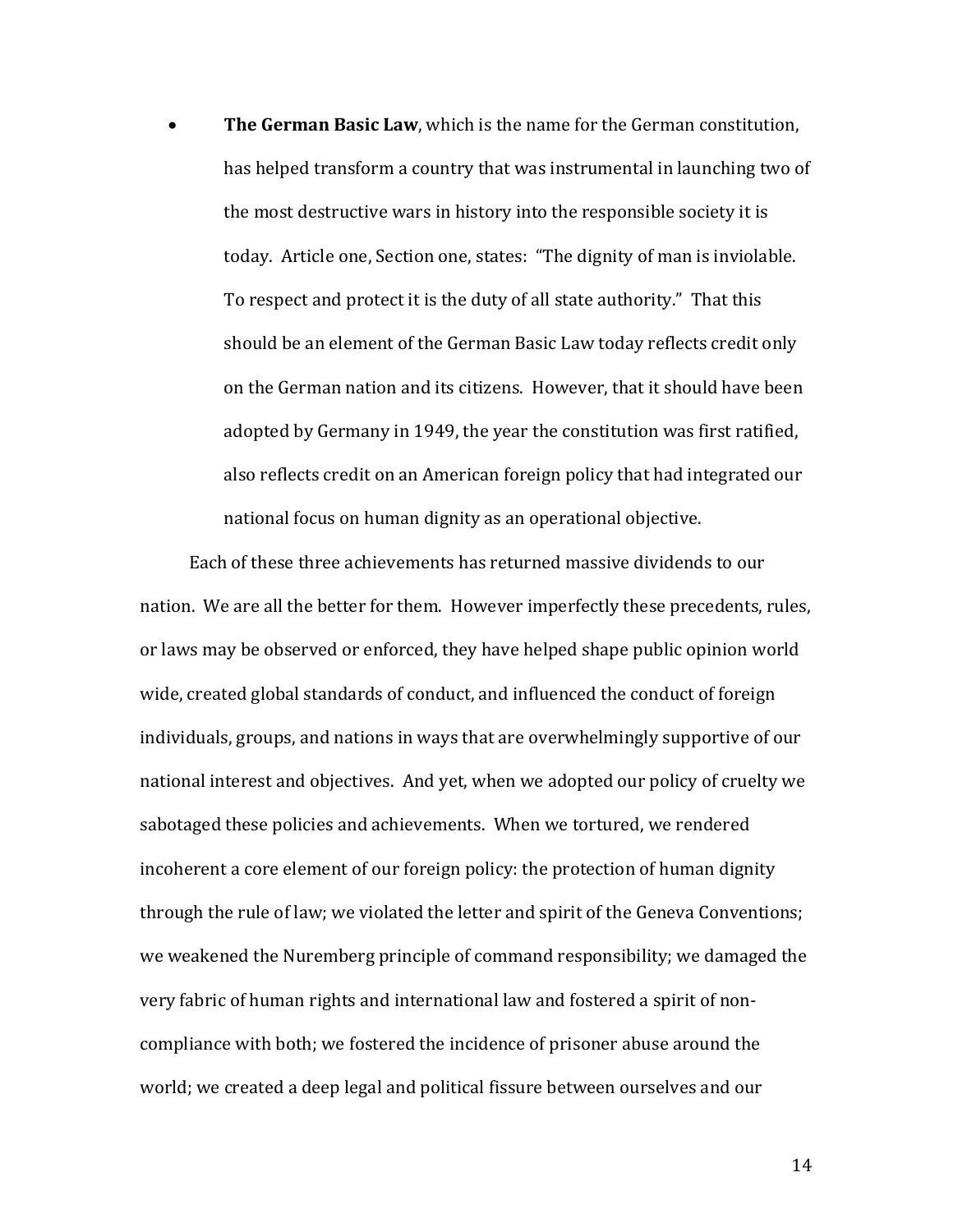traditional allies; and we fueled public disrespect for and opposition to our country around the world, thus hampering the achievement of our foreign policy objectives and compromising our ability to provide human rights leadership.

Let me now turn to the third category of harm, that to our national security. Simply stated, the use of torture is a quintessential example of allowing tactical considerations to override vastly more important strategic objectives. Our nation's defenses were materially and demonstrably weakened, not strengthened, by the practice of torture. Not only did it blunt our moral authority, it sabotaged our ability to build and to maintain the broad alliances needed to prosecute the war effectively, it diminished our military's operational effectiveness, it had adverse consequences on the battlefield, and it presented our enemies with a strategic gift.

This is why in 2005 General Stanley McChrystal, when he was commanding US troops in Iraq, turned down an offer by President Bush to confer upon him authority to use "Enhanced Interrogation Techniques" in theater. By then, General McChrystal had seen data indicating that units that did not use brutality obtained better intelligence and had better relations with the local communities, and thus as a rule had better combat records. And this is why on November 20, 2008, the Senate Committee on the Armed Services concluded in a report entitled "Inquiry into the Treatment of Detainees in U.S. Custody," which was issued without dissent, that brutal interrogation techniques "damaged our ability to collect accurate intelligence that could save lives, strengthened the hand of our enemy, and compromised our moral authority.["11](#page-14-0)

<span id="page-14-0"></span> <sup>11</sup> Report at xii.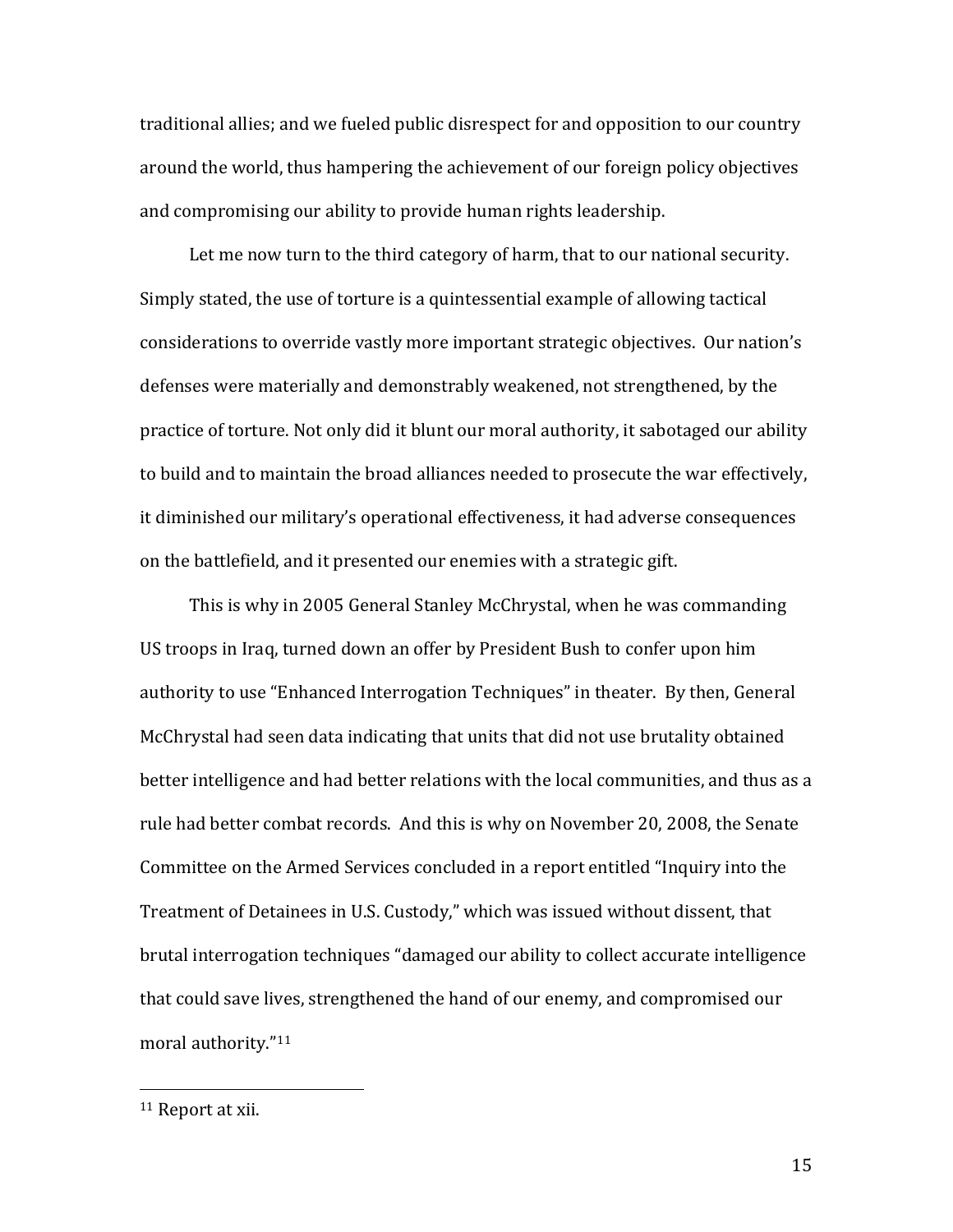When our nation adopted our policy of cruelty we compromised our ability to accomplish critical national security objectives in the fight against terror. Here are a few examples:

• Because the cruel treatment of prisoners constitutes a criminal act in every European jurisdiction, European cooperation with the United States across the spectrum of activity -- including military, intelligence, and law enforcement – diminished once this practice became apparent;

• Almost every European politician who sought to fully ally his country with the U.S. effort in the fight on terror incurred a political penalty as a consequence, as the political difficulties of Prime Ministers Tony Blair and Jose Maria Aznar demonstrated;

• Our abuses at Abu Ghraib, Guantanamo, and elsewhere perversely generated sympathy for the terrorists and eroded the international good will and political support that we had enjoyed after September 11; and

• We lost the ability to draw the sharpest possible distinction between our adversaries and ourselves and to contrast our two antithetical ideals. By doing so, we compromised our ability to prosecute this aspect of the war – the war of ideas – from the position of full moral authority.

All of these factors contributed to the difficulties our nation has experienced in forging the strongest possible coalition in the fight on terror. But the damage to our national security also occurred not only at the strategic, but also at the operational and tactical military levels. Consider these following five points:

• Senior US officers have stated that the first and second identifiable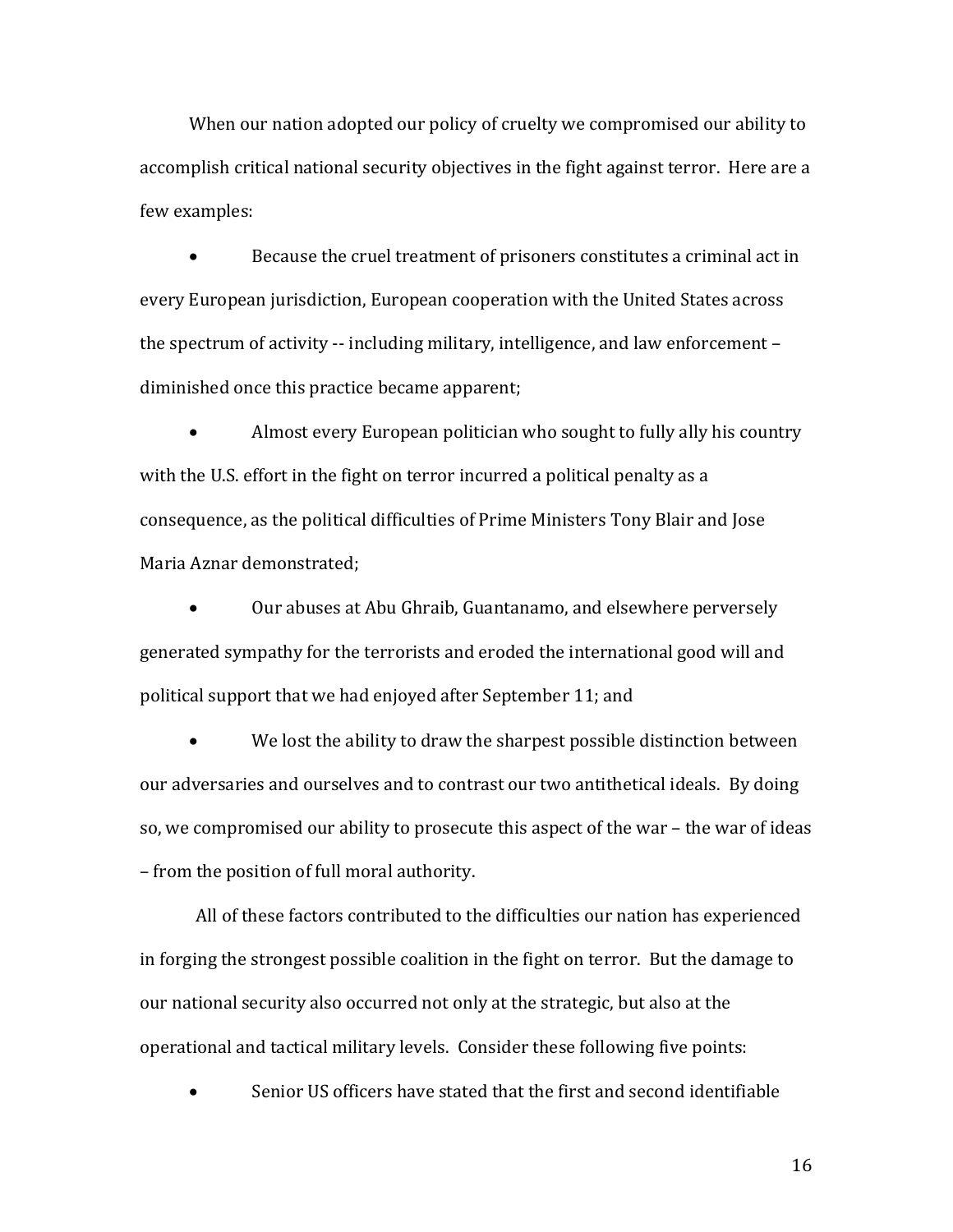causes of U.S. combat deaths in Iraq were, respectively, Abu Ghraib and Guantanamo, because of the effectiveness of these symbols in helping attract and field insurgent fighters into combat;

• Some allied nations – including New Zealand -- refused to participate in combat operations with us out of fear that, in the process, they enemy combatants captured by their forces but transferred to U.S. custody and abused by the U.S. could create war crime liability for New Zealand;

• The UK limited intelligence sharing with the U.S. in instances when it was feared that the intelligence could prompt or be used in U.S. torture of detainees, thus potentially creating accomplice liability for the UK in the commission of war crimes;

• Some allied nations (reportedly Australia) refused to train with us in joint detainee capture and handling operations, also because of concerns about U.S. detainee policies; and

Lastly, our policy of treating detainees harshly could have stiffened our adversaries' resolve on the battlefield by inducing them to fight harder rather than surrender, and this too could have led to loss of American lives.

### **VI.**

Looking back at our nation's adoption of the use of torture as a weapon of war, we can now see the Bush administration made five fundamental errors in attempting to fight terrorism without conforming to human rights values.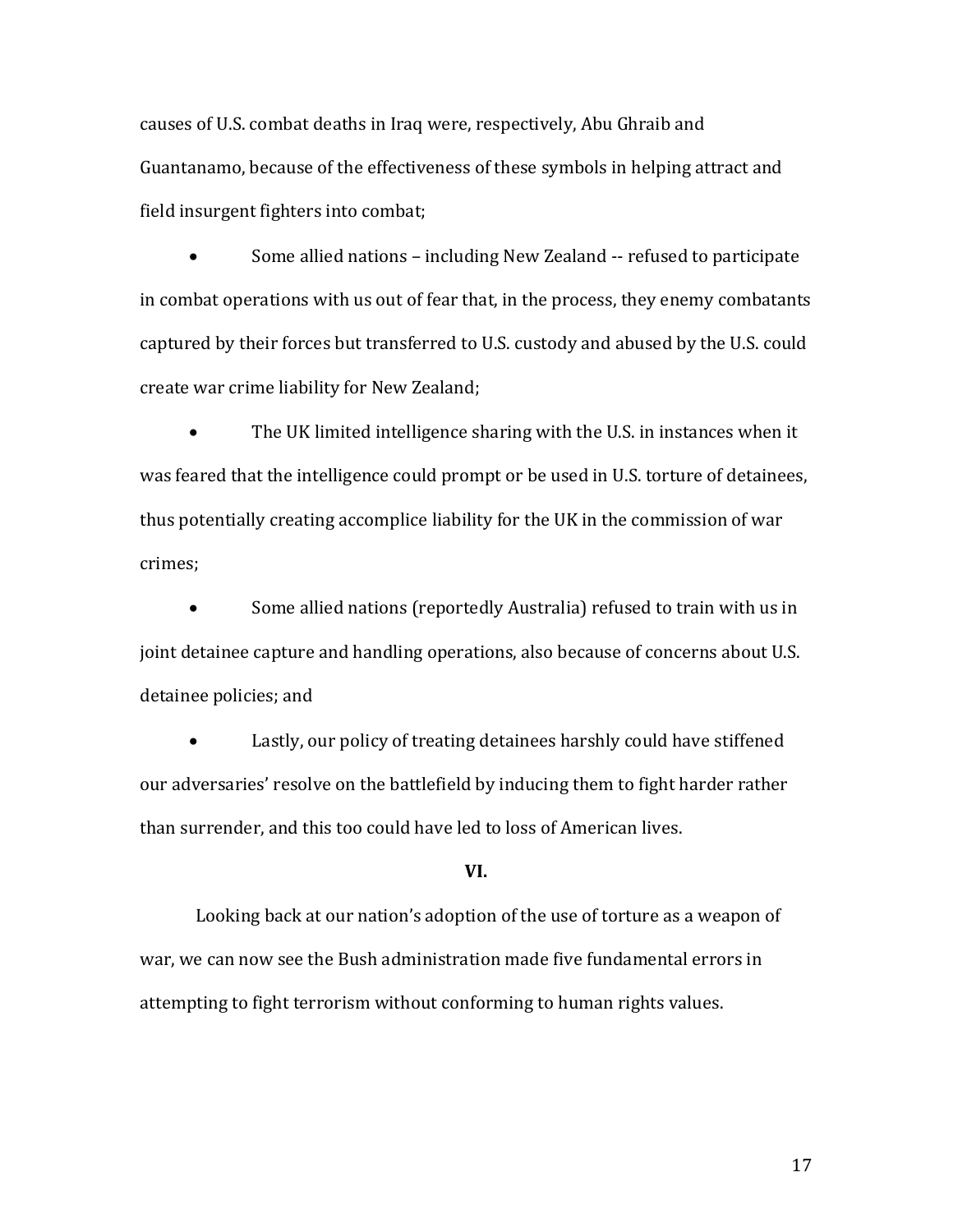The first error consisted in failing to recognize that torture and other human rights violations were inimical to our national character, identity, and purpose, as John Kennedy and John McCain warned.

The second error lay in failing to adequately define what the core national interest was in the defense of our nation after 9/11. Throughout its tenure, the Bush administration identified that core national interest as that of "saving lives", with the prevention of further terrorist attacks being accorded the highest priority. This was not wrong, of course, and the administration cannot be faulted for this; the protection of lives is always a core responsibility of our state and all states. The mistake lay in not recognizing that the United States has two core national interests in the defense of the nation, not just one: We protect lives and we protect those values and individual rights that define our nation and ensure individual human dignity. These two objectives are of equal weight and importance and are pursued simultaneously. In practical terms, what this means is that the nation is prepared to risk lives, if need be, to protect our liberties. This is not new or novel. It has always been thus, as the War of Independence, the Civil War, World War II, and the Cold War demonstrate. What Vice President Cheney and his colleagues failed to recognize when they authorized torture and other illegalities is that they were damaging our nation in a fundamental way. American courage is meant to be deployed not only in protecting lives, but also in protecting our liberties.

The third Bush administration error consisted in not recognizing the truth in Albert Camus's observation (to paraphrase) that when fighting a war it is important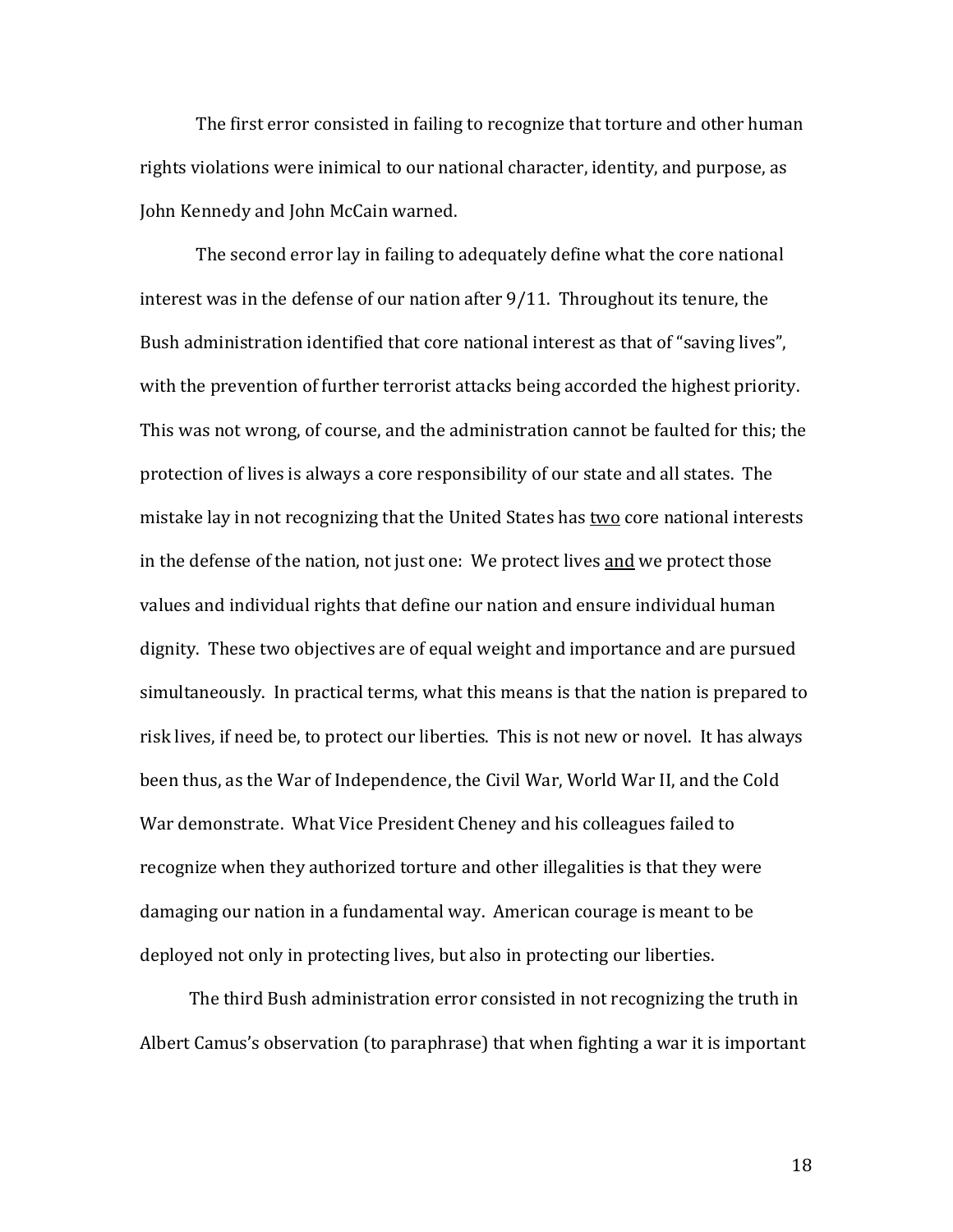not to employ weapons whose use would destroy what you're trying to protect.<sup>12</sup> This error is closely related to the second, the distinction being in that one can profess to be attempting to defend one's values and still unwittingly adopt methods that will be destructive of the very values one is trying to protect. The specific example of the weapon that Camus warns us of is torture.

The fourth mistake made by the Bush administration was to fail to recognize that U.S. did not have the power to unilaterally abrogate the settled international architecture of human rights, regardless of any claim of necessity, and that any attempt to do so would yield adverse consequences. Thus, it was illusory in the international context for the administration's to pretend that torture wasn't torture, or that the use of torture could be justified this time under allegedly exigent circumstances, or that other nations would not look to their own laws, not U.S. legal interpretations, in governing their relationship with American torture practices, or that these same nations would not conclude that they were precluded, as a matter of law and policy, from aiding and abetting what were transparently American war crimes. Other nations did not follow American leadership into the swamp of torture because they could not and, more importantly, would not.

And the fifth mistake is in failing to recognize the fundamental truth that the our long-term national strategic interest lies in helping foster a world that is less cruel, not more cruel, and that shares our vision of the importance of human dignity and of individual rights protected by the rule of law. Needless to say, the use and

<span id="page-18-0"></span> <sup>12</sup> Albert Camus, *Algerian Chronicles* (1958). In the book's preface, Camus states that while it is sometimes necessary to fight a war, the war must be justified in terms of values. "One must fight for one's truth while making sure not to kill that truth with the very arms employed to defend it…."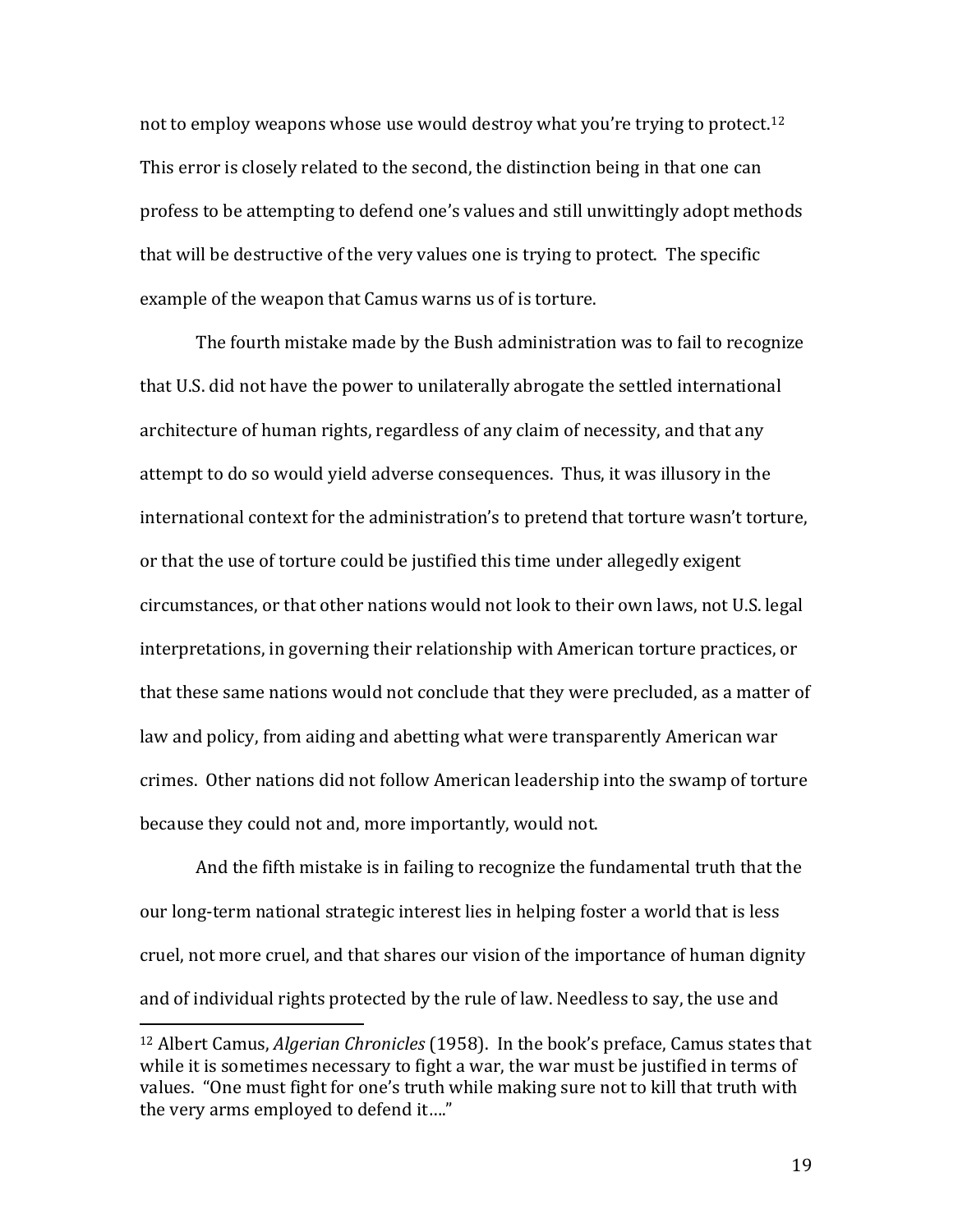normalization of torture, a policy adopted by the Bush administration, would always be counterproductive from this standpoint.

#### **VII.**

The Trump administration, which stands on the shoulders of the Bush administration's security policies, is repeating the same mistakes, but in a more extensive, radical, and possibly damaging fashion. At home, the president threatens our liberties by attacking the freedom of the press, seeming to condone police brutality, disparaging our judges and judiciary, casting suspicion on refugees and immigrants, adopting policies that appear to target ethnic and religious minorities, and fostering a climate of fear, policies never countenanced by the Bush administration. These Trump actions and statements reveal, at best, a lack of understanding in the nature and value of our fundamental rights and for the law and, at worst, a dangerous lack of respect for them. They seem to have been motivated, in part, by the belief that they demonstrate toughness and help make us safer. In fact, they demonstrate a lack of understanding as to what makes America great, what we should protect when we defend our country, and how we go about doing that.

Abroad, in addition to other aberrant actions, the president has communicated his disdain for human rights and has signaled that the U.S. would no longer seek to lead in this area or conduct our foreign policy consonant with foreign policy interest. He is not torturing, but has exhibited his support for torture and has suggested that international law and the laws of war should not bind U.S. military operations. He has signaled his preference for autocrats, such as Vladimir Putin, and